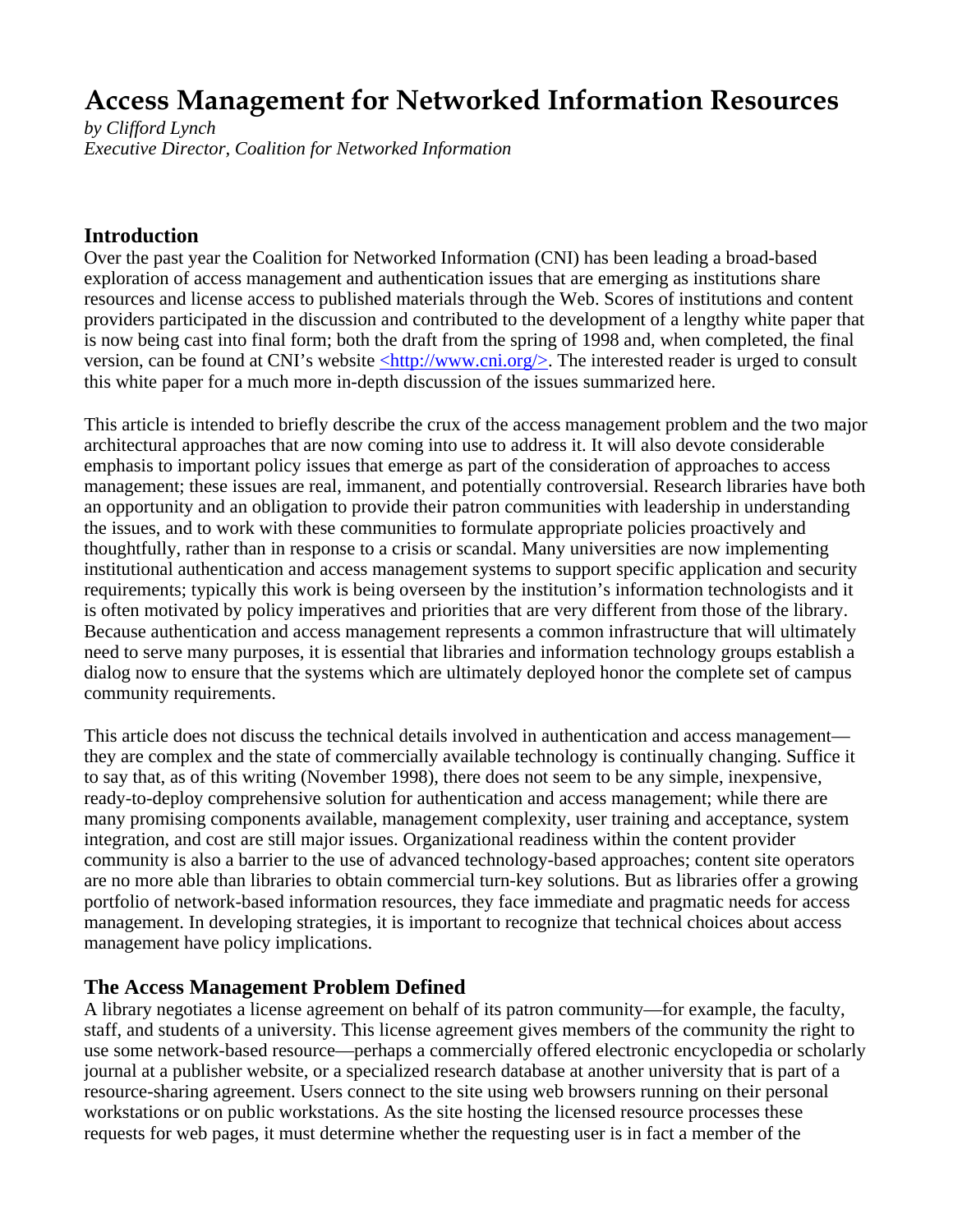appropriate user community. If so, he or she is given access; if not, access is refused.

Obviously, this basic scenario can be elaborated upon—for example, there is a need for finer-grained systems that can be used to allow only registrants in a specific multi-institutional course access to electronic reserve materials provided by the library at one of the institutions. These more elaborate situations raise additional problems both in terms of scale and system design and are useful to have in mind to understand the extent of the requirements; however, we will concentrate on the basic scenario here.

Access management needs to be routine and easy to implement; once a contract is signed, lengthy technical negotiations between institution and content supplier should not be necessary before users can have access. In a world of networked information resources, access management needs to be a basic part of the infrastructure, and must not become a barrier to institutional decisions to change or add resource providers.

While it may be a complex administrative question to determine the membership of the patron community in a world of extension students, affiliated medical professionals, visiting scholars, and others who may blur the boundaries, libraries have a great deal of experience in devising these policies. The problem here is a technical one between two computers: how does the resource host machine actually determine that the user at the requesting workstation is really a member of the relevant community? In other words, given a policy for determining community membership, how is this policy implemented technically? In the physical world of circulating materials, the "technical" problem is dealt with through the presentation of a library card indicating that the holder is indeed an authorized borrower; this library card is issued upon the presentation of policy-specified documents that identify the user and prove that he or she meets the policy criteria for authorized community membership (a faculty ID, for example, plus a picture ID).

#### **Some Approaches That Don't Work Well**

Historically, many computer systems employed user IDs and passwords. When a user ID was first defined, it would have certain rights and privileges associated with it. The user would then supply a password upon demand to demonstrate his or her rights to use a given ID. Leaving aside technical problems associated with the use of passwords on an insecure network and the possible technical remedies, there is a more basic architectural issue. We are in a world where users may routinely want access to many different network resources controlled by many different organizations, such as publishers; but with the ability to follow links on the Web it may not even be clear to the user which publisher owns what resource. Users will not be able to remember and manage a large number of different user IDs and passwords issued by different publishers; further, each publisher will need some cumbersome procedure to validate the user as a community member prior to issuing a user ID and initial password (for example, involving mediation by local library staff). This does not scale up in a practical way to a world filled with electronic information resources.

The library might issue the user a single ID and password for all licensed external network resources, and then transmit lists of these IDs and passwords to each content supplier so that the supplier can use the list to validate users. However, there are architectural problems here, as well: a very large number of publishers would need to be notified every time the list of user IDs and passwords changes, with inevitable timeliness and synchronization problems. Also, each publisher takes on an enormous responsibility for protecting the security of the ID/password list; a security breach at any publisher will mean a security breach at every publisher doing business with the library for networked resource access, an unacceptable liability. Here the networked information scale-up means that too many independent parties must rely on each other to maintain security, and that the cost of accurately maintaining a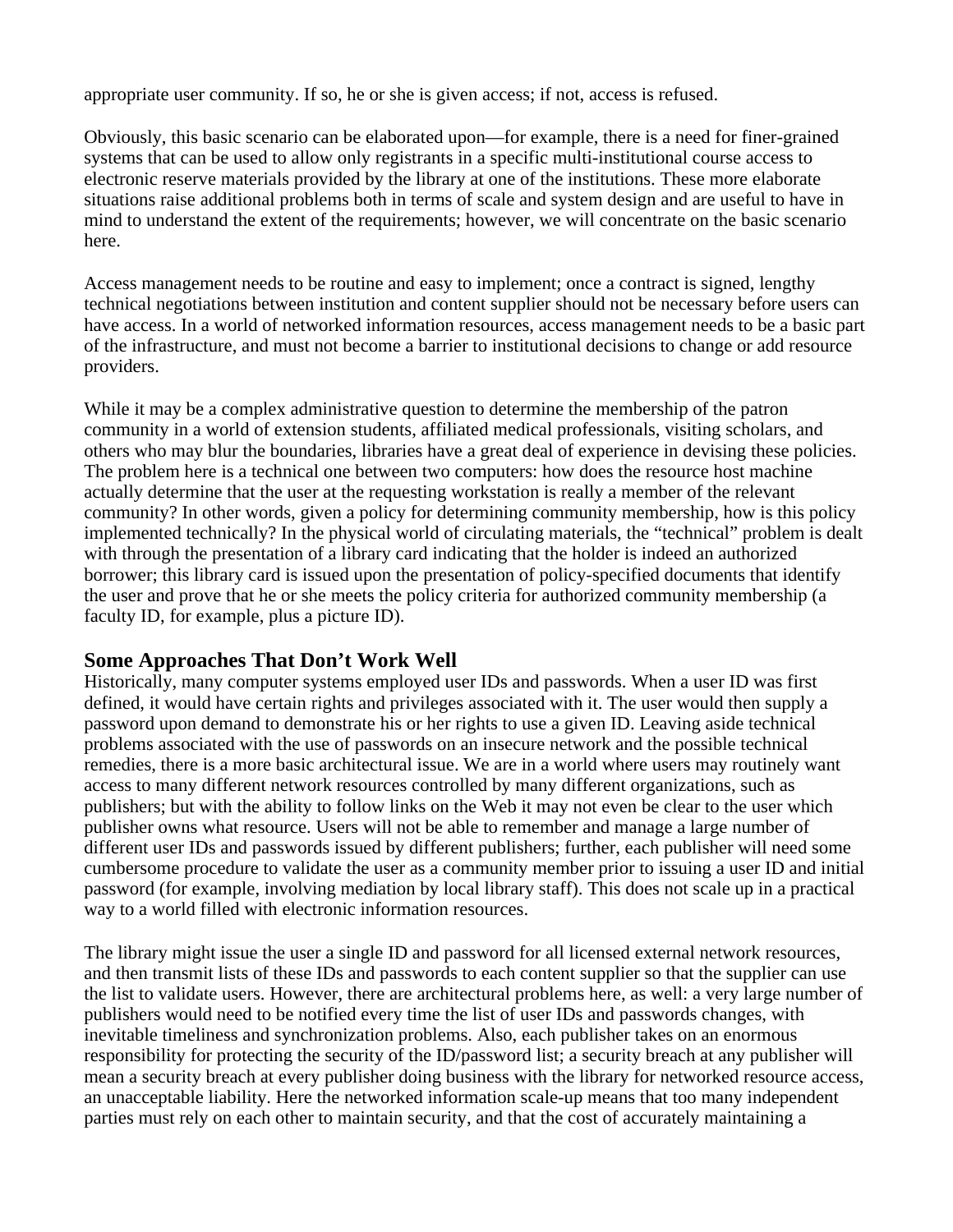synchronized common-access management database will be very high (to say nothing of the standards that would need to be put in place to make such a shared database a reality).

As a stopgap measure, many institutions are currently using electronic "place"—the user's source IP network address—as a substitute for other methods of demonstrating proof of community membership. If the user's connection request came from a network that belonged to the university, it is assumed to be from a community member. Network ownership does not change too frequently, so maintaining a list of valid network numbers and making this available to publishers is a tractable administrative burden. Further, since the list of network numbers, unlike IDs and passwords, doesn't need to be kept secret, there is little interdependence. This approach works well and, indeed, has the virtues of simplicity and transparency to the user, as long as all users come to the resource providers through the campus or library network. However, in an era when many institutions are discontinuing dial-up modem pools in favor of commercial Internet service providers, and when new access technologies to the home, such as cable television modems for Internet access, are beginning to deploy, a great deal of legitimate user access now takes place from sources other than the campus or library network. With growing needs to support distance learners, part-time students who may do academic work from their place of business, and people who want to exploit the "anytime, anywhere" promise of networked information resources from their homes, limiting access by source IP network address disenfranchises more users every day. For most universities, for example, it is clearly no longer acceptable to tell community members they can only access networked information resources from on-campus workstations.

### **The Two Emerging Architectures for Access Management**

Two general approaches are emerging to address the access management problem. The first is the use of proxies. Here, an institution develops an internal authentication system and uses it to validate user access to a special machine on the institutional network, called a proxy. Once a user is validated, he or she can ask the proxy to contact an external resource; in some variations, the proxy mediates the user's entire interaction with the external resource, while in other (perhaps slightly less secure and usertransparent) variations the proxy drops out of the interaction after making the introduction. From the resource operator's point of view, it is only necessary to know that the institution's proxy server can be trusted to pre-validate all users before contacting the external resource host. Proxies have a number of advantages: authentication is an internal matter to the institution and external service providers need not be concerned with the details of how this is accomplished; at least in theory, the institution has complete flexibility in deciding what resources a user can have access to through the proxy and when; and the proxy can act as a central control point for the institution in access management. On the negative side, the proxy is a high-impact central point of vulnerability for outages or capacity problems (though, of course, it's possible to have multiple proxy machines), and configuration management in the proxy can become extremely complex and labor-intensive, particularly if not every valid proxy user has access to all resources. Further, proxies do not eliminate the need for an authentication system; they only isolate its scope to the proxy and the members of the institutional community.

The other approach is based on credentials. The basic idea here is that the institution issues each user the electronic analog of a community ID card. The user, or the user's browser, presents these credentials upon demand to any resource provider that requests them; the resource provider can then, through a fast electronic transaction, validate the credentials with the issuing institution. The validation process shares with proxies the vulnerability to outages or capacity problems on the part of institutional systems that verify credentials, though these vulnerabilities are more circumscribed. A compromise of the credentialverification system may be more serious than compromise of a proxy: proxy compromise usually means that unauthorized users get access to resources for the period during which the proxy is compromised, while a compromise in the credentialing system may well mean that new credentials need to be issued to the entire authorized user community. The major practical difficulties with the credentials-based approaches, however, involve technical problems, standards, cost, and software integration.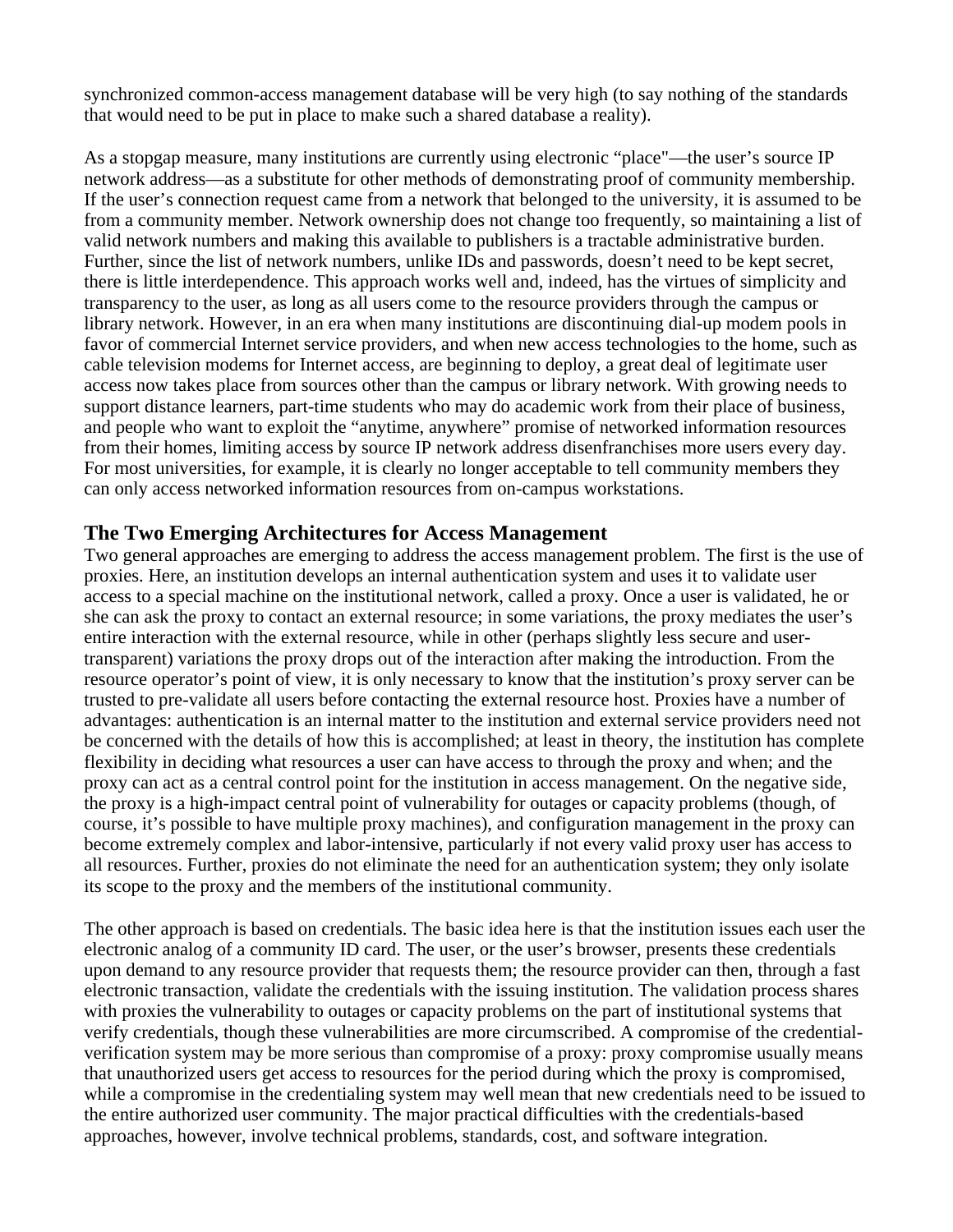The simplest credentials-based approach would be to have the institution just issue the user a user ID and password for external resources, and to have external resource providers validate the ID/password pair with the institution (as opposed to having the institution distribute lists, as discussed earlier). This reduces, but doesn't eliminate, the interdependence among external resource providers in the maintenance of security; further, standards don't exist for such a validation process and no off-the-shelf software supports it. The industry is moving towards a technology based on public key cryptographic certificates (X.509) in off-the-shelf software, and, at least in theory, this should work well for personal machines (but not for shared or public workstations, which would have to be handled some other way, such as IP source address checking, at least until a much more complex hardware-based infrastructure becomes widely deployed). X.509 removes the interdependent security issue because credentials are computed for each use from information that is held only by the user and never directly transferred to the content provider.

The problems with this approach include integration with browsers, the mechanics of issuing and distributing these electronic cryptographic certificates to users, the cost and complexity of acquiring and operating the infrastructure for managing and validating public key certificates, and government regulation of the export and use of cryptography in various countries, which causes problems in an increasingly international world of scholarly resources. All of these problems with cryptographic certificates are slowly but steadily getting better (except, perhaps, for the government regulation issues), but, at least today, implementation of such an approach is an enormous challenge. Finally, it is important to note that X.509 was really designed to support applications such as electronic commerce, and there are some significant problems in relation to the policy problems discussed in the next section.

## **Policy Issues in Authentication and Access Management**

The development of any access management strategy raises policy issues in areas such as privacy, accountability, and the collection of management data. It is important to recognize that libraries must decide whether to address these issues through legal means (that is, by negotiating contractual obligations on the resource supplier as part of the license agreement), through technical means (for example, by making it impossible to collect personal data), or by a combination of the two.

Library experience in other contexts offers some insights. For example, libraries have aggressively championed and defended the privacy of their patrons. They have done this through both legal means by developing privacy policies and by requiring a legal subpoena as a condition for divulging records and also by technical means by not keeping historical circulation data on an individual basis, which then limits the amount of information that they can be compelled to disclose under any circumstances. Patron privacy has been such an important value to libraries that they have, by and large, used a dual technical/legal strategy to provide their patrons with the strongest possible protection.

In the electronic environment, it is easy for a publisher to track the use of content in great detail—what material is being viewed, for how long, and how often. Depending on how the access management system is structured, particularly when credential-based approaches (and specifically, routine implementations of X.509 certificates) are employed, the publisher may be able to correlate this usage information to a specific individual by name, to a long-term "pseudonymous" identity that the publisher can link to an institution but not to an actual individual within that institution's community, or simply to a transient and anonymous member of the institution's user community. Clearly, the license contract between institution and publisher can speak to the collection, retention, use, and disclosure of such usage data on a policy basis, but libraries and patrons may find it desirable to limit the ability of the publisher to collect information by the design of the access management system on a technical basis, as well.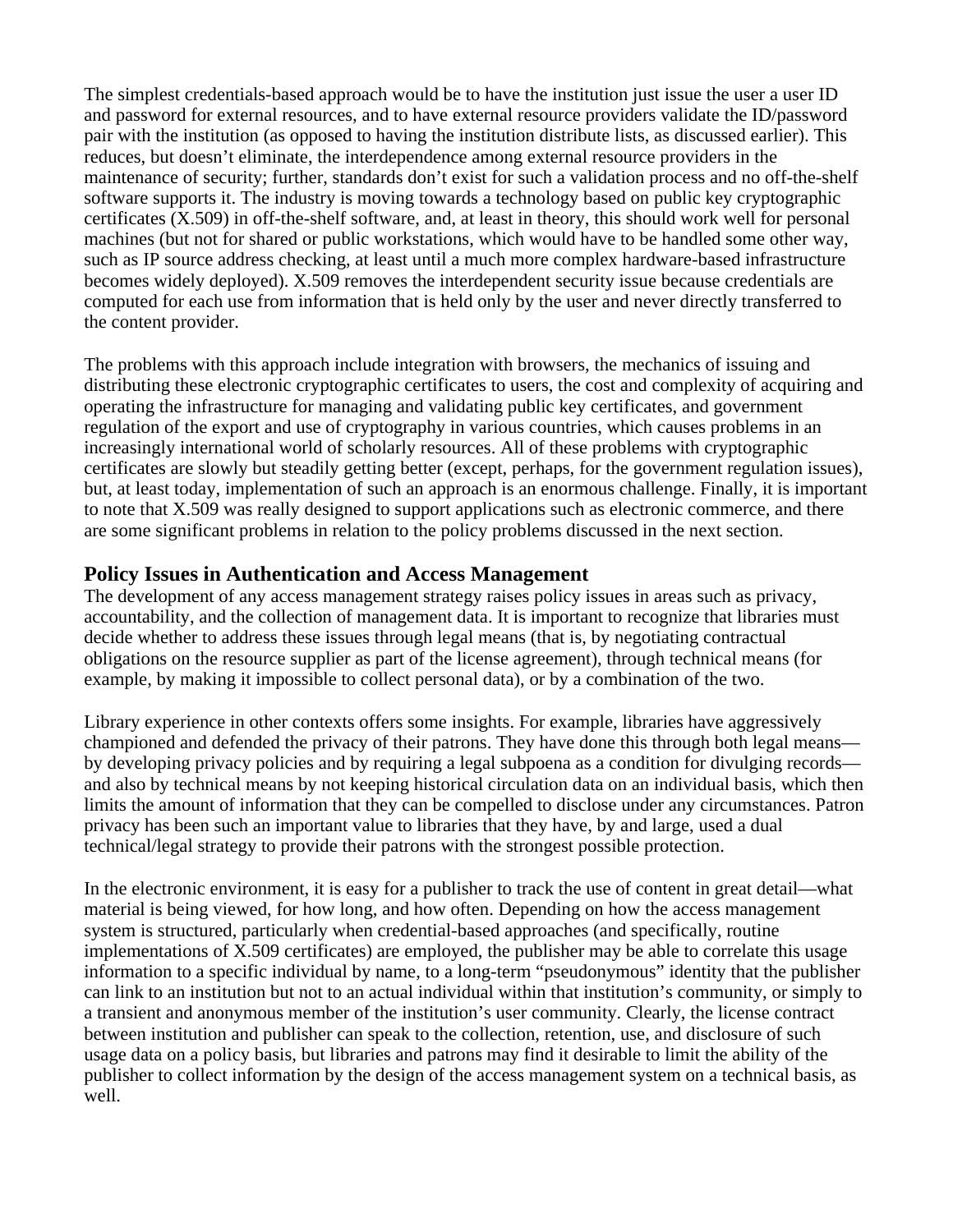One important point needs to be made about user privacy that underscores the need for contractual constraints even in conjunction with an access management system that provides some level of anonymity: often users will make their actual identities known to content providers for other reasons, independent of the access management system, such as to take advantage of email-based current awareness services or personalization options in a user interface. The access management system is not the only way in which privacy can be compromised, or bargained away for increased function or convenience.

A license agreement represents a commitment on the part of the licensee institution to honor the terms of the license, and to educate members of its community about their obligations under the license. The publisher and library share a need for some level of accountability by community members: if a single user accesses publisher content hundreds of times a day from three continents, it's likely that something is wrong; perhaps that user doesn't understand his or her obligations, or perhaps credentials have been compromised. There is a need for the publisher and the library, acting together, to be able to investigate such situations effectively, and, if need be, to block access by specific individuals who seem to be violating the terms of a license agreement. But, in order to do this effectively, a publisher needs to be able to at least provide an institution with enough information (such as a pseudonym) to permit the individual in question to be identified; note that this does not necessarily mean that the publisher can directly identify the individual in question, but only that the publisher can provide the institution with enough information to identify the user. The need for accountability contradicts, to some extent, the mandate to design anonymity into an access management system, and argues for a pseudonymous approach. This can be achieved with credential-based approaches (though it is not the standard model for X.509 certificates, for example), but is more difficult with proxy-based architectures.

Finally, there is the issue of management data. Electronic information resources promise libraries much more accurate and detailed data about what content is actually being used and how often—though even at this level libraries may want to make contractual stipulations to protect patron privacy; for instance, it is not clear how many universities would be comfortable having a list of all the articles read by members of their community (with frequency counts) posted on the Web every week. But greater problems arise when libraries want to have these usage statistics, at whatever level of aggregation, demographically faceted—for example, to drive internal cost allocation processes within the library's institution. The simplest solutions are often to pass demographic attributes to the publisher along with identities or pseudonyms and to get the publisher to do the work of generating management data for the library—but this path can rapidly compromise the privacy of pseudonymous users by making them more identifiable and, if actual identities are used, it makes the privacy problem even more acute by raising the stakes on the amount of information disclosed. In discussing this issue as part of the CNI authentication work, it appears that many libraries, because of the privacy considerations, are backing away from the continuous collection of demographically faceted usage data, recognizing that they can always do specific studies in order to obtain "snapshot" information, much as has been done with journal usage historically.

Demographically faceted usage data offers a good illustration of the scaling issues that we face in the move to network-based electronic information. If a library were dealing with just a single publisher, it would be reasonable to have the publisher return detailed (transactional) usage data with pseudonyms to the library. The library could then look up the pseudonyms to obtain demographic data and summarize the transaction data into management information. Here privacy is protected by library policies and does not depend on the publisher, who knows only pseudonyms. But this is intractable with hundreds of publishers, each supplying transaction data at different time intervals and in different formats (and even based on different models of the transactional events being tracked and logged). Without very detailed standards, which don't exist today, and very rigorous adherence to such standards by the publisher community, libraries needing demographically faceted usage data will be forced to export demographic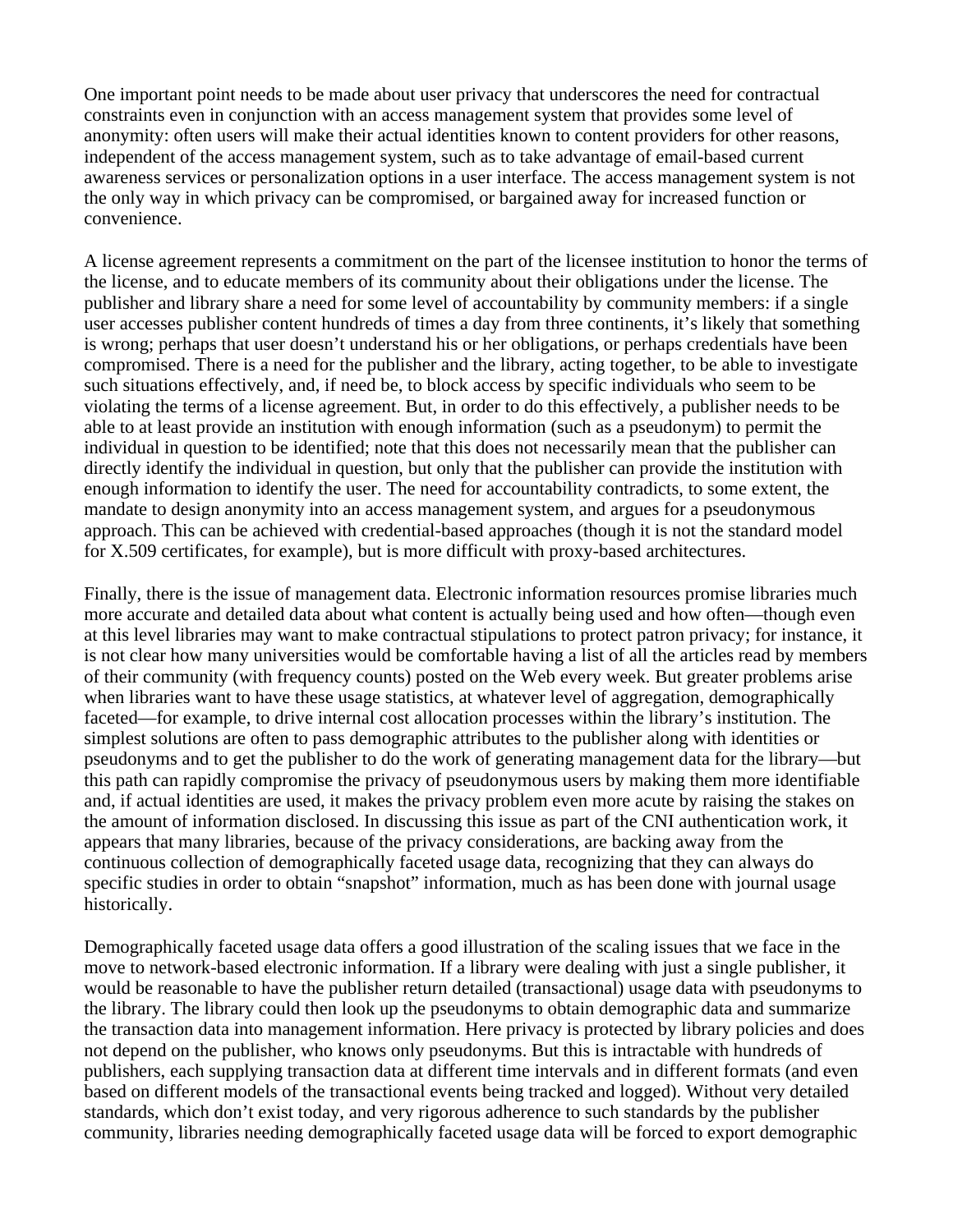information to each publisher.

## **Conclusion: Towards Practical Short Term Solutions**

Credential-based solutions require substantial work by publishers; at least a few of the larger publishers have a sophisticated understanding of the access management issues and are, I believe, prepared to work with libraries and universities to put credential-based solutions in place. However, many content providers offer only IP source, network-based authentication and have a limited understanding of the broader issues. One of the great advantages of proxy-based approaches is that, from the content provider perspective, they appear to be a simple extension of IP source network authentication: they do not require any additional work by the content provider and all of the complexity of an authentication system is hidden within the institution's proxy servers. This suggests to me that most institutions will be forced to continue to support a proxy-based approach for the foreseeable future, if they are to manage access to a wide range of publishers. Credential-based approaches may be useful in authenticating users to the proxy, and can also be exposed to those content providers that understand and support them where it is useful, but user needs for consistency of mechanism may well mandate that all access be managed by proxy except for specialized inter-institutional resource sharing arrangements (such as electronic reserves).

Finally, it is worth noting that institutional authentication systems are not driven solely by demands to access network-based information resources; they are needed as a means of managing access to institutional resources and services, and, in a time when many networks within higher education institutions are under constant attack, they are also being viewed by some institutions as a means of improving security. Some institutions are now seeking to establish both policy and technical infrastructure that forbids unauthenticated access to the institutional network and the services available on it. To the extent that these local authentication mechanisms are exposed externally and reduce the privacy of library patrons in interacting with external resources, I believe that they require very careful examination and discussion. At many institutions, the focus of the information technology managers is primarily on the management of local resources, while the focus of the library is on access to resources beyond the boundaries of the institution, and it is essential that these two perspectives be balanced in the development of institutional infrastructure and policy.

*© 1998 by Clifford Lynch. This article will also be published in* CAUSE/EFFECT*, an EDUCAUSE publication. The author grants blanket permission to reprint this article for educational use as long as the author and source are acknowledged. For commercial use, a reprint request should be sent to the author <clifford@cni.org>.*

## **CNI's 1998-99 Program Plan**

CNI's 1998-99 Program Plan has recently been issued. Specific projects for the year are detailed under the broad themes of:

- Developing Networked Information Content
- Transforming Organizations, Professions, and Individuals
- Building Technology, Standards, and Infrastructure

The full text of the plan is available at:  $\langle \frac{http://www.cni.org/program/}{$ .